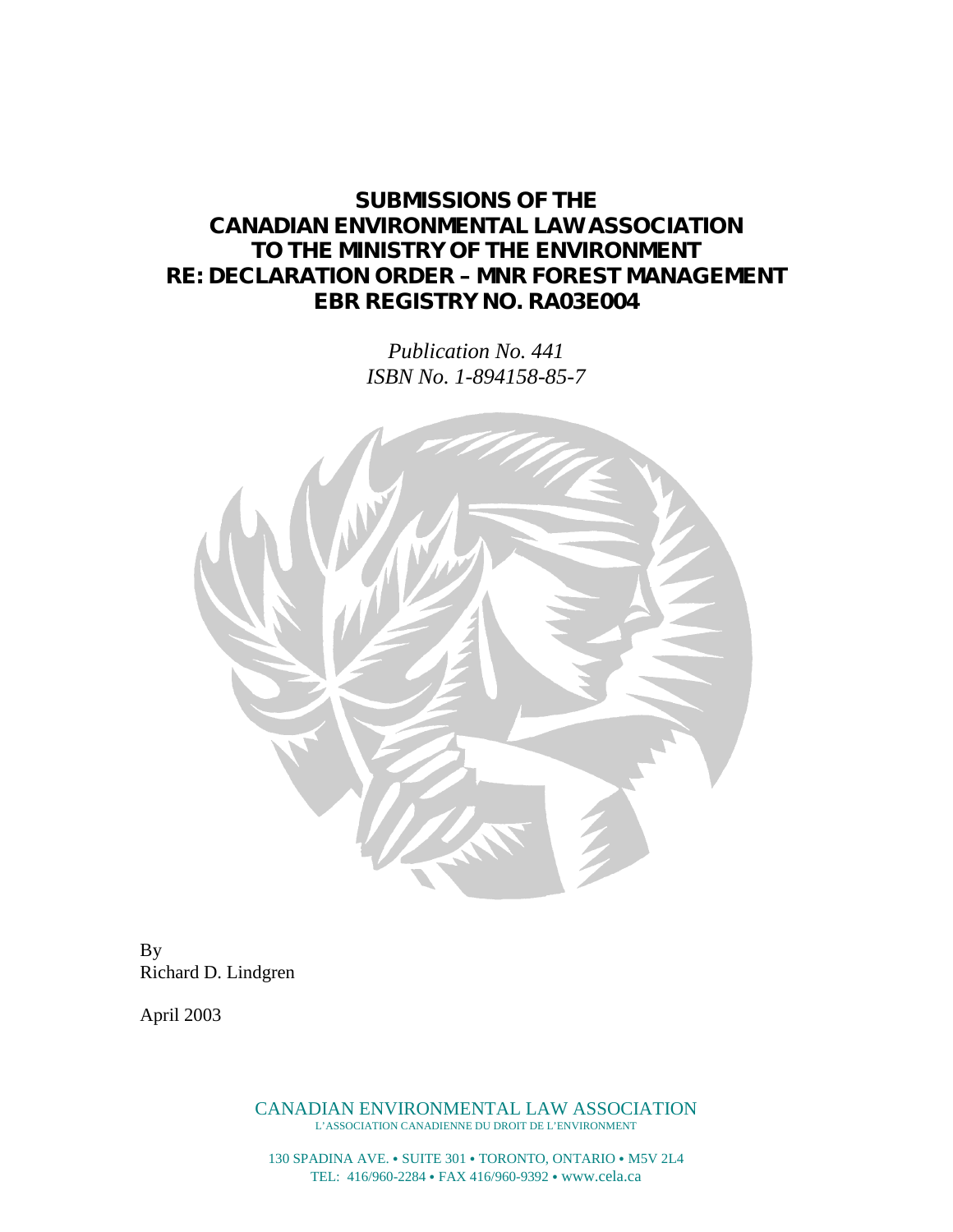### **SUBMISSIONS OF THE CANADIAN ENVIRONMENTAL LAW ASSOCIATION TO THE MINISTRY OF THE ENVIRONMENT RE: DECLARATION ORDER – MNR FOREST MANAGEMENT EBR REGISTRY NO. RA03E004**

By Richard D. Lindgren $<sup>1</sup>$ </sup>

#### **PART I – INTRODUCTION**

These are the submissions of the Canadian Environmental Law Association ("CELA") regarding the proposed declaration order under the *Environmental Assessment Act* ("EA Act") in relation to the Ministry of Natural Resources ("MNR") forest management program on Crown lands in Ontario.

CELA is a public interest law group founded in 1970 for the purposes of using and improving laws to protect the environment and conserve natural resources. Funded as a legal aid clinic specializing in environmental law, CELA represents individuals and citizens' groups in the courts and before tribunals on a wide variety of environmental matters. In addition, CELA staff members are involved in various initiatives related to law reform, public education, and community organization.

Over the years, CELA's casework and law reform efforts have frequently involved forest-related matters across Ontario. For example, CELA has:

- served as counsel for the Forests for Tomorrow ("FFT") coalition, which was a full-time party at the 411 day Environmental Assessment Board ("EA Board") hearing on the MNR's Class EA for Timber Management;
- participated in the Megisan Lake EA, which was the first individual EA designation request granted in relation to forestry activities;
- made submissions to the Environmental Assessment Advisory Committee on designation/bump up criteria for timber management plans; $\overline{a}$
- submitted briefs to the Ontario government on various forestry and Crown land use planning issues; $3$  and
- provided summary advice to members of the public who are concerned or affected by forestry activities (e.g. construction of access roads, clear cutting, pesticide application, etc.).

<sup>&</sup>lt;sup>1</sup> Counsel, Canadian Environmental Law Association.

<sup>&</sup>lt;sup>2</sup> CELA, "Submissions to EAAC re Environmental Assessment of Timber Management Plans" (1991).

<sup>&</sup>lt;sup>3</sup> See, for example, CELA, "The Lands for Life Proposals: A Preliminary Analysis" (1999); "Submissions to the MNR re Lands for Life Planning Process" (1997); "Comments re Ontario's Approach to Wilderness: A Draft Policy" (1997); "Reply of CELA to MNR Draft Forest Compliance Strategy" (1995); and "Submissions on the *Crown Forest Sustainability Act"* (1994).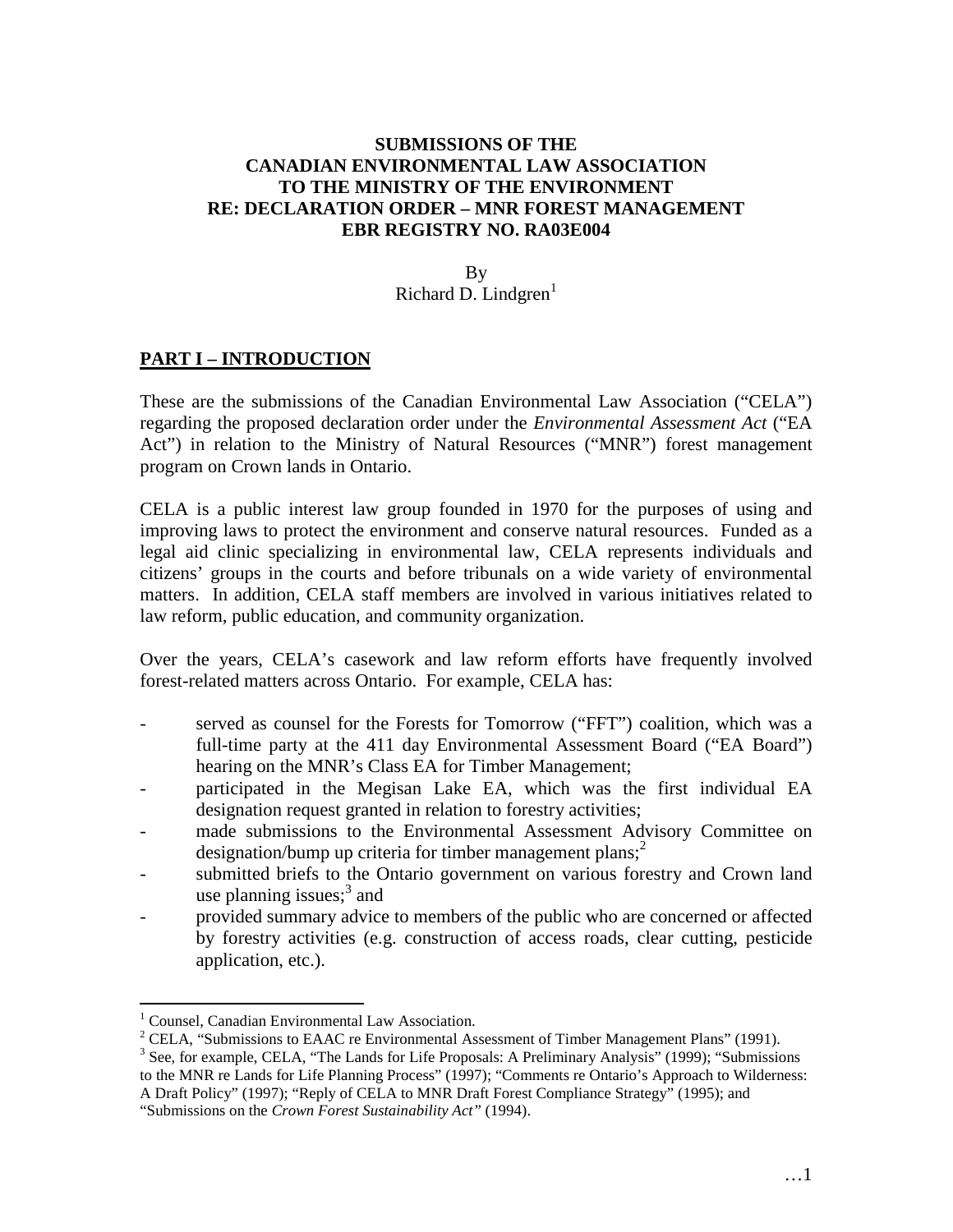It is against this extensive background and experience that CELA has evaluated the current proposal by the Ministry of the Environment ("MOE") to replace the Class EA approval with a conditional declaration order. This order is being proposed under section 3.2 of the EA Act, which empowers the Minister to "declare" that the Act "does not apply" with respect to a proponent, undertaking or class of undertakings.

In the instant case, the proposed declaration order will effectively exempt (in perpetuity) the MNR's "forest management" program from the EA Act. This legal consequence is readily apparent on the face of the proposed declaration order:

The undersigned declares that the terms and conditions of the Timber Class EA approval, including terms and conditions related to expiry, review or extension of the Timber Class EA Approval… do not apply to MNR or the undertaking as of the effective date of this Declaration Order….

The undersigned further declares that sections 5 [application for approval] and 38 [offences] of the EA Act do not apply to any changes that result from redescribing the undertaking as "forest management planning, comprising the interrelated activities of access, harvest, renewal, maintenance and their planning…"

For the reasons described below, CELA strongly submits that this regressive approach is ill-conceived and wholly unjustified in the circumstances. In our view, the preferable approach is to renew the Class EA approval with tighter conditions and a clear expiry date, rather than providing the MNR with an open-ended exemption under the EA Act. In addition, we are concerned that many of the proposed conditions for the declaration order are clearly inadequate for the purposes of protecting the timber and non-timber values of Ontario's Crown forests.

Accordingly, CELA concludes that the proposed declaration order is not in the public interest, and is inconsistent with the protection, conservation and wise management of the environment (section 2, EA Act). We therefore submit that the proposed declaration order should be abandoned forthwith, and further submit that the MOE and MNR should refocus their efforts on developing an appropriate renewal of the Class EA approval (with full public input) before it expires in July 2003.

### **PART II – CRITIQUE OF THE DECLARATION ORDER**

It is beyond the scope of this brief to prescribe in detail how sustainable forestry ought to be practiced in Ontario and reflected in statutory approvals under the EA Act and other provincial legislation. Instead, this brief will focus on CELA's main objections to the declaration order itself, as well as to certain conditions proposed thereunder in relation to forest management planning, clearcutting restrictions, monitoring, scientific research, and technical/policy development.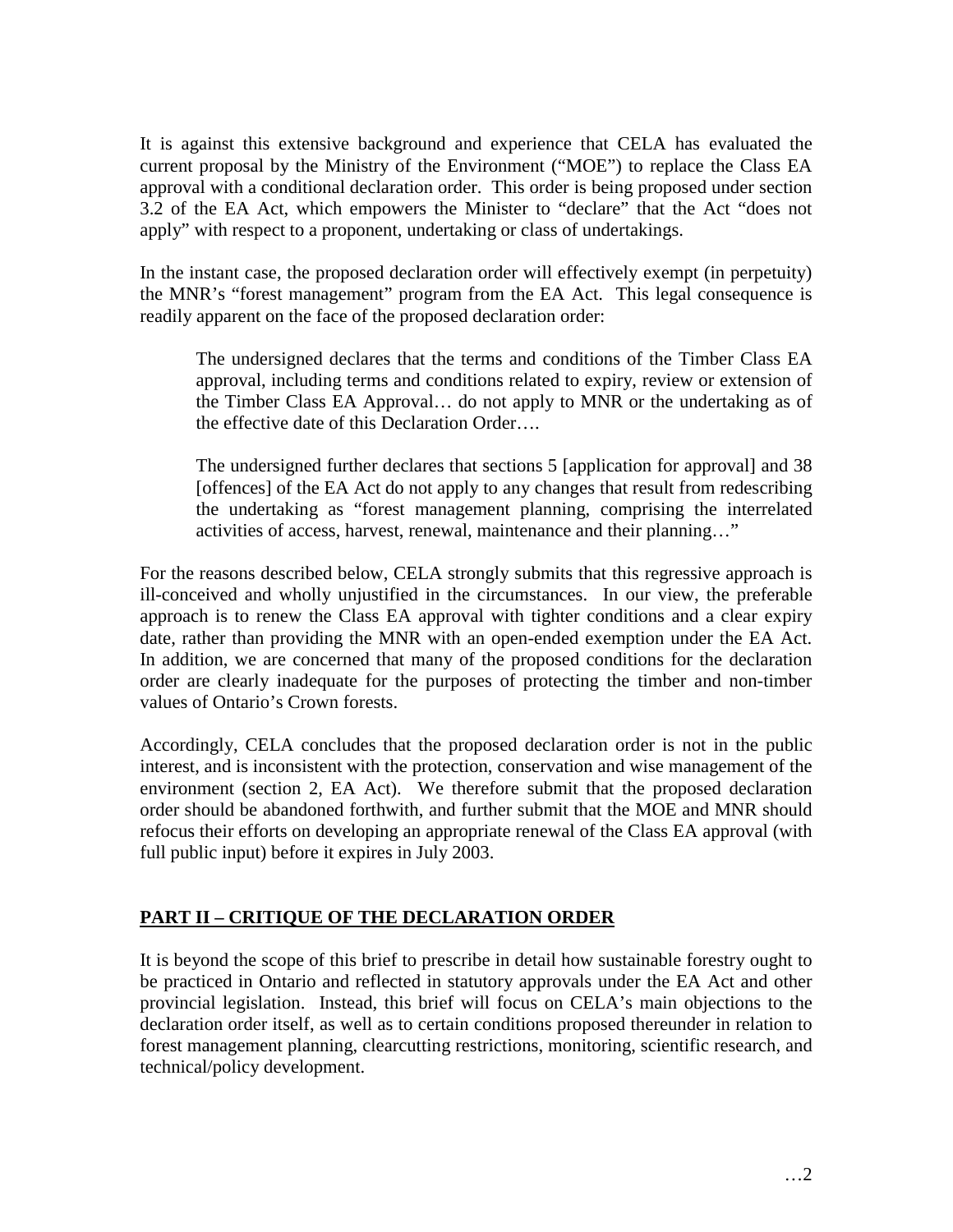## *1. Class EA Approval or Declaration Order?*

CELA fundamentally objects to the proposed use of a declaration order (as opposed to a conditional, time-limited Class EA approval) as the means for addressing the MNR's forest management program under the EA Act.

On this point, it should be recalled that when the EA Act was first proclaimed in force in 1976, the MNR was granted a series of continuing exemptions for its forest management program.<sup>4</sup> The most recent statutory exemption imposed an obligation upon the MNR to prepare and submit a Class EA to the MOE by a prescribed date, and, upon its submission, the MOE referred the Class EA to the EA Board for public hearings in 1987. Thus, the MNR's forest management program escaped meaningful public scrutiny and the application of EA Act planning principles for over a decade prior to the EA Board hearings. Unfortunately, it appears that the proposed declaration order will herald a return to this undesirable state of affairs.

It should also be pointed out that although the Class EA had a dubious legal basis under the EA Act prior to the Bill 76 reforms (enacted in 1996), no stakeholders objected in principle to the use of the Class EA mechanism for ensuring coverage of forest management activities under the EA Act. While concerns were raised at the EA Board hearing about the appropriateness of a single, "one size fits all" Class EA at the provincial level (as opposed to 2 or 3 regional Class EAs to better reflect forest stand/site variability across the boreal and Great Lakes – St. Lawrence forests), the FFT coalition did not request rejection of the MNR Class EA. To the contrary, FFT and other parties advocated approval of the Class EA subject to effective and enforceable terms and conditions.<sup>5</sup>

Significantly, the EA Board, after extensive evidence and argument, decided to grant conditional approval to the Class EA in order to ensure MNR compliance with the EA Act:

It is MOEE's responsibility, prescribed in statute and specified in this approval, to ensure compliance by the MNR and with the Act generally. Both ministries therefore play a role in ensuring that this undertaking continues to meet the requirements of good environmental planning.

As a general proposition, we believe MNR does not avoid compliance with the EA Act upon approval [of the Class EA] under the Act. A Class EA approval satisfies the particular requirements of the Act to the extent we specify. An approval in no way lessens or waives the requirements of the Act. It only satisfies them. Other substantive and procedural requirements of law would continue to

<sup>&</sup>lt;sup>4</sup> Interestingly, while these EA Act exemptions related to "forest management", the MNR ended up submitting a Class EA that was more narrowly focused on "timber management". Without commenting on the legal significance of this distinction, CELA notes that the proposed declaration order now purports to characterize the undertaking as "forest management" instead of "timber management".

<sup>&</sup>lt;sup>5</sup> EA Board Timber Management Decision (1994), p.48.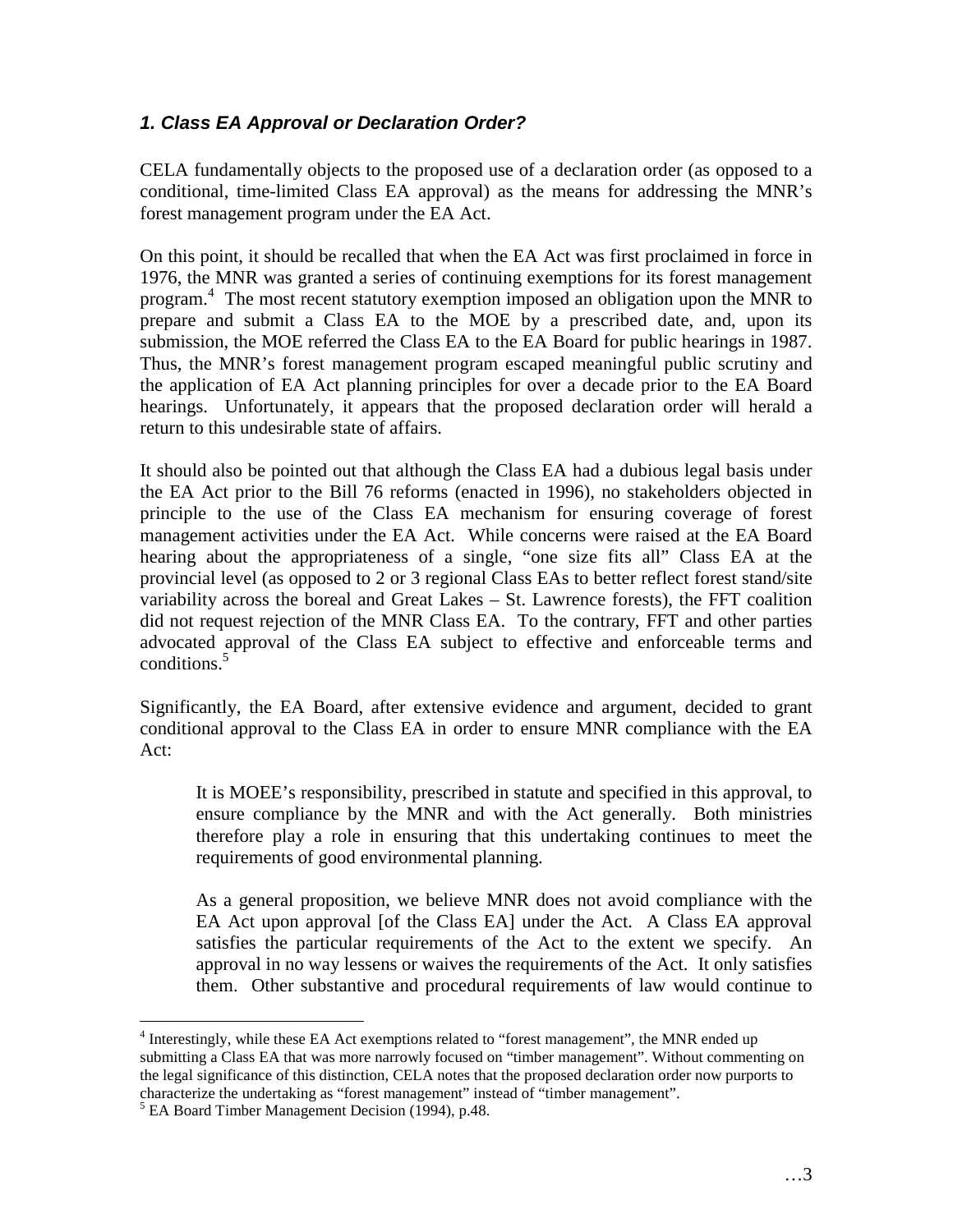apply to MNR and to the implementation of the undertaking… Also, and although it might appear too obvious for discussion, when an approval of this undertaking expires, MNR is faced again with submitting the timber management planning undertaking to MOEE for review and approval (emphasis added).<sup>6</sup>

Thus, while it was open to the EA Board to reject the Class EA (and by default leave forest management to be addressed via an ongoing EA Act exemption), the EA Board clearly preferred to use the Class EA vehicle as the primary means of ensuring compliance with the Act. Unfortunately, the proposed declaration order is designed to circumvent or undermine the Board's decision on this very issue. CELA submits that transforming the Class EA approval into an open-ended exemption does indeed "lessen" or "waive" the requirements of the EA Act, contrary to the EA Board decision.

We are aware that the proposed declaration order, if issued, will be subject to a number of terms and conditions. However, it is CELA's view that such conditions do not mitigate the fundamental unacceptability of turning the Class EA approval into an exemption under the EA Act.

Furthermore, CELA takes little comfort in the MOE's ability to properly monitor and enforce the conditions attached to the proposed declaration order. After all, despite the regulatory presence of the MOE, there has been significant non-compliance by MNR with certain terms and conditions of the Class EA itself (as well as with the *Crown Forest Sustainability Act*).<sup>7</sup> In light of this fact, and given the MOE's well-documented systemic failure to follow up to ensure compliance with EA Act approvals/exemptions, we have no confidence that the declaration order conditions will be rigorously enforced by the MOE.

CELA further submits that the public has been seriously misled about this matter. In particular, the public consultation that has occurred to date was premised on a renewal of the Class EA itself – NOT a permanent exemption from the EA Act. In particular, we can find no mention of the proposed declaration order in the MNR discussion documents made available to the public during the comment period on the Class EA renewal. $8$ Indeed, these documents specifically spoke to the "extension" and "amendment" of the Class EA approval, rather its revocation through a declaration order.

In our view, it is fundamentally unfair and highly unconscionable to suddenly depart from the proposed renewal to the proposed exemption. CELA submits that this profound, last-minute shift in direction is contrary to the principles of meaningful public consultation. If, at all material times, the true intention of the MOE and MNR was to again effectively exempt forest management from the EA Act, then both Ministries should have been more candid and upfront with the public about this matter. After all,

<sup>6</sup> *Ibid.,* pp.48-49. <sup>7</sup>

<sup>&</sup>lt;sup>7</sup> See, for example, *Algonquin Wildlands League v. Ontario (MNR)*, (1998), 26 CELR (NS) 163 (Ont. Div. Ct.); varied in part, (1999), 29 CELR (NS) 29 (Ont. C.A.).

<sup>8</sup> See, for example, MNR, *A Paper for Public Review Concerning the Extension and Amendment of the EA Act Approval for Forest Management on Crown Lands in Ontario* (2002); *A Review by the MNR Regarding the Class EA for Timber Management on Crown Lands in Ontario* (July 2002), hereinafter referred to as "*MNR's Timber Class EA Review".*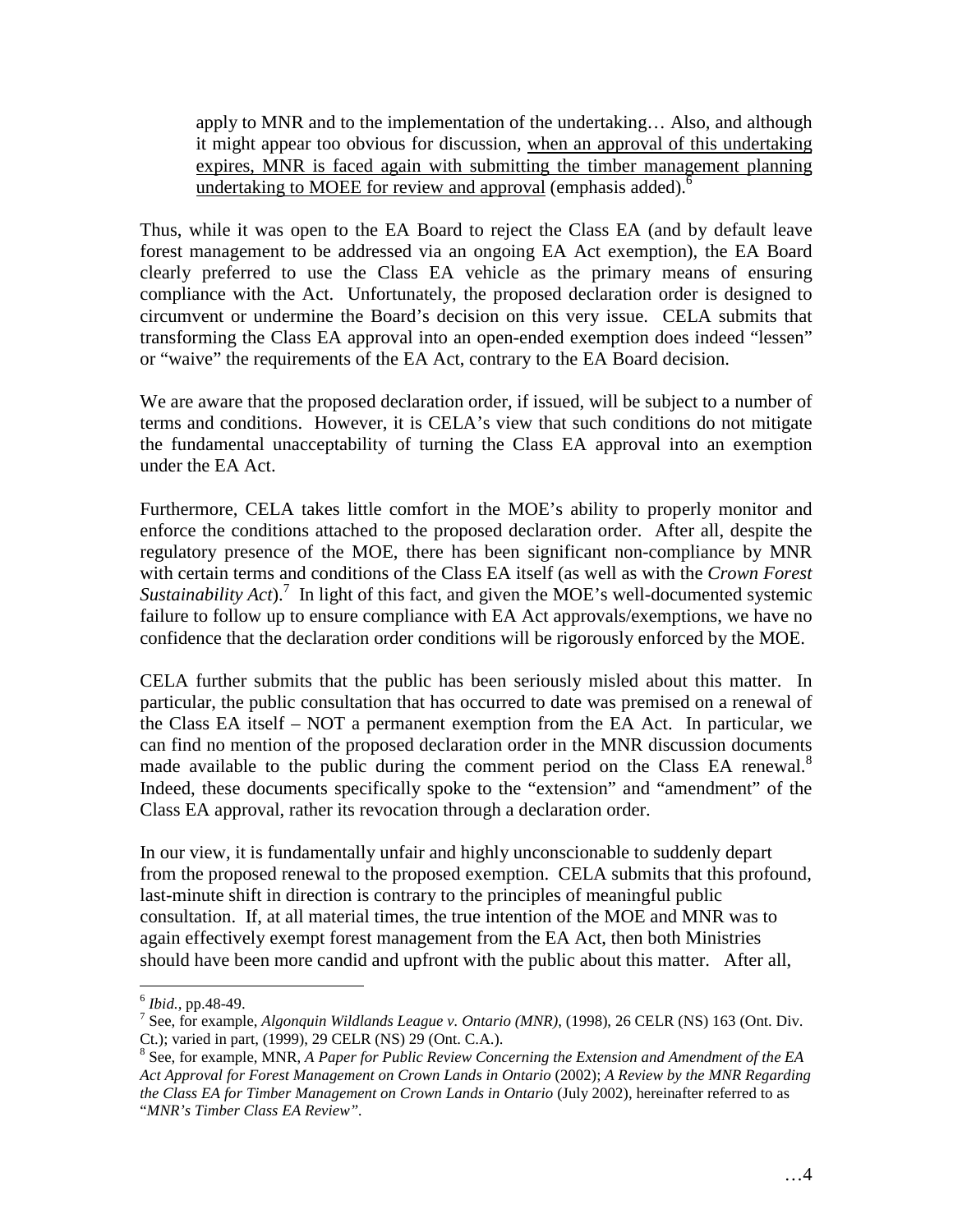the renewal process for the Class EA has been underway since  $1999,^9$  and yet it is only during the final stages of public consultation that we learn, for the first time, that the Class EA approval will be replaced by the declaration order.<sup>10</sup> In our opinion, this is an offensive "bait-and-switch" tactic that should not be countenanced nor approved.

For these reasons, CELA submits that the declaration order should be rejected in favour of a time-limited (e.g. 10 year) renewal of the Class EA approval and appropriate revisions of its conditions (including those relating to in-term amendments, reviews and renewal). If CELA's recommendation is adopted, then it is unnecessary for us to comment on Condition 53 of the declaration order, which purports to give the MNR authority to propose (and the MOE power to approve) sweeping changes to the conditions at any time in the future (including, presumably, the scope or geographic extent of the undertaking). In short, this virtually unfettered discretion undermines the need for clarity, certainty and predictability in the EA Act conditions and their implementation across the area of the undertaking.

## *2. The Forest Management Planning Process*

CELA submits that one of the most questionable conditions in the declaration order is the proposal to extend the term of forest management plans from 5 to 10 years (see Condition 1). In our view, the current 5 year term is appropriate for planning purposes, and therefore should remain intact.

The MNR's apparent rationale for the proposed 10 year period is that Article 15 of the Forestry Accord committed the MNR to "use its best efforts" to lengthen the term of forest management plans.<sup>11</sup> Aside from this promise to the regulated industry, MNR has not provided any persuasive evidence or compelling operational arguments in support of the proposed doubling of the planning period.

Moreover, it should be recalled that the EA Board specifically considered this very issue, and decided that the appropriate term for detailed planning was 5 years. Indeed, it is our recollection that the MNR and most parties agreed upon this 5 year term. Accordingly, we are unaware of any material change in circumstances that has occurred since the EA Board decision that would make this 5 year term suddenly unworkable or impractical. To the contrary, we have seen ample evidence to suggest that there has been no impediment to the preparation and approval of plans on 5 year terms in management units across Ontario.

In addition, it stretches public credibility to suggest that a forest management plan can accurately predict forest conditions and prescribe appropriate operations for up to a

 $9$  The MNR's Forest Management Planning Improvement Project was established in 1999 to assist in the preparation of the Timber Class EA Review.

 $10$  To our knowledge, the public was informed about the proposed declaration order just weeks before the current EBR notice was posted on the Registry in March 2003.

<sup>11</sup> *MNR's Timber Class EA Review,* p.27.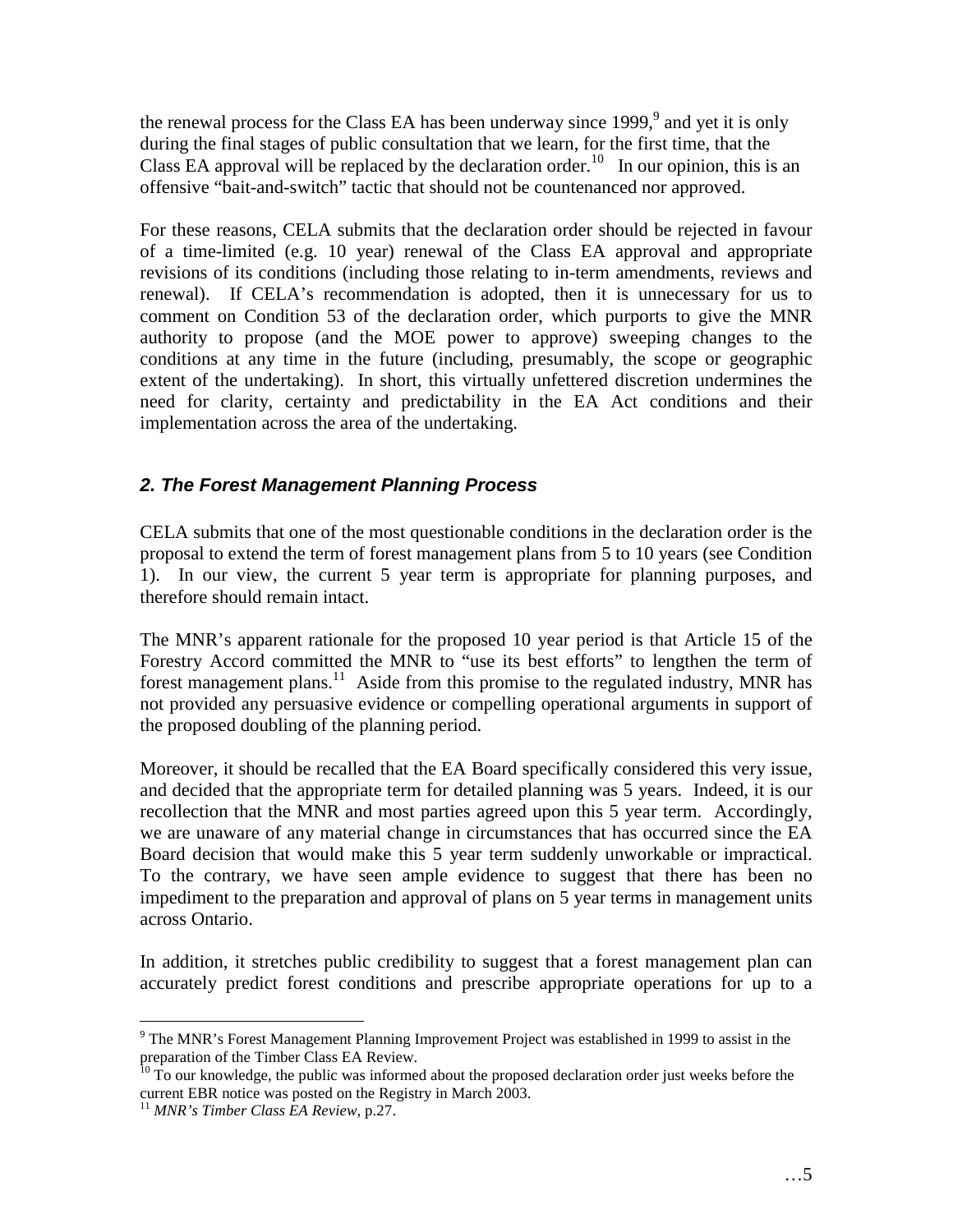decade in advance. Since forest conditions may change dramatically over relatively short periods of time, it is necessary for the planning process to remain flexible and adaptive, rather than remain largely cast in stone for prolonged periods of time. We are aware the declaration order envisions mid-term reviews of 10 year plans, but it is our view that this untried proposal is not as conducive as 5 year plans for ensuring the accuracy of forestry predictions and the appropriateness of planned operations.

Public participation in forest management planning may also be seriously eroded by "locking up" Crown lands for up to a decade in advance. In essence, local stakeholders may have only meaningful opportunities to influence forestry operations once every 10 years, instead of the current 5 year planning cycle. Aside from these public participation/accountability issues, CELA is also concerned that forest management planning on 10 year cycles means that planning may become more generalized in nature, and less responsive to new science, emerging technologies, or changing public policy about Crown forest management.

CELA is also concerned that the declaration order generally leaves it to the proponent to translate the forest management planning requirements in Conditions 1 to 26 into amendments to the Forest Management Policy Manual (see Conditions 1(a) and 51). Once the declaration order has been issued, the MNR has considerable discretion to interpret the conditions and make whatever changes it wants to the Manual (albeit subject to public comment and MOE review). This proposal is highly significant because the MNR intends to confine the declaration order to general "planning direction", while the technical details regarding forest management planning will be set out in the Manual, as amended.

In effect, the MOE is asking stakeholders to trust that the proponent will make appropriate amendments to the Manual. However, even if serious objections or concerns are identified by the public, there is nothing to prevent the MNR from ramming through its desired amendments to the Manual. Indeed, once the MOE has "signed off" on the declaration order within the coming weeks, we are unclear how the MOE can subsequently force the MNR to back down on controversial or inappropriate amendments to the Manual. Even if the MOE had legal leverage to wield, the public is being asked to believe that the MOE will intervene and force suitable changes upon the MNR. In our view, this murky situation is highly unacceptable, to say the least.

Indeed, given the long timeline leading up to the Class EA renewal, there was ample time for the MNR to propose its draft amendments to the Manual so that all stakeholders could clearly understand the amendments and respond accordingly. Unfortunately, the declaration order defers these critically important details to an unspecified future date. Given that the "devil is in the details", CELA strongly objects to this ill-conceived attempt to defer the Manual amendments to a later date, outside the scope of the current EA process.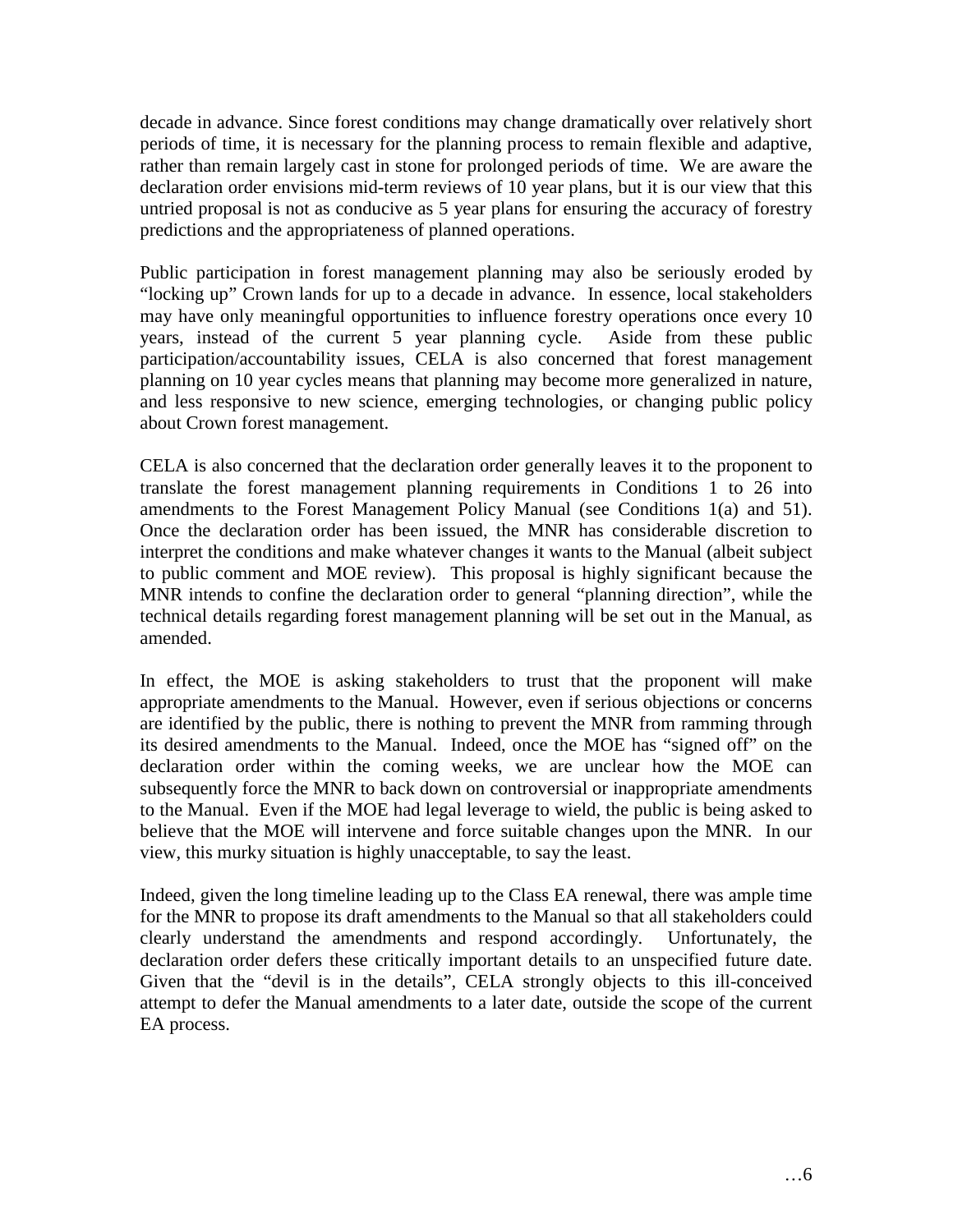## *3. Clear Cuts and "Natural Disturbance"*

CELA remains astounded that as we enter the  $21<sup>st</sup>$  century, the MNR is still perpetuating the myth that large area clearcuts essentially duplicate the effects of natural disturbances, such as wildfire in the boreal forest. The ecological evidence is clear that large clearcuts do not equal wildfire, and yet the MNR's current guidelines allow huge clearcuts (eg. 10,000 ha) on the basis that such cutovers emulate natural disturbance patterns.

It is for this reason that CELA objects to Condition 39 of the proposed declaration order, which will effectively allow this status quo to continue unabated. In our view, merely requiring the MNR to study the impacts of these huge clearcuts *ex post facto* (Condition 39(c)) has the effect of turning large portions of Crown lands into experimental forests. On this point, it should also be recalled that the 260 ha "limit" suggested by the moose habitat guidelines was adopted and relied upon the EA Board. In other words, the EA Board did not endorse 10,000 ha clearcuts (even on an exceptional basis) that are now approvable under the guidelines that the MNR developed after the EA Board decision.

Regardless of whether the Class EA is renewed or the declaration order is issued, CELA submits that the MOE must impose an appropriate condition that requires the MNR to immediately review and revise (with full public input) its current "natural disturbance" guideline so that effective and enforceable limits are placed on clearcut size, distribution and spatial complexity. These limits should be based on proper ecological and silvicultural evidence (especially at the landscape level), rather than the MNR's wishful thinking that large area clearcuts equal wildfire.

As an aside, CELA points out that this ongoing debate over clearcuts illustrates the danger of relying upon the proponent's self-serving statements about this matter (and other issues in dispute). At the EA Board hearing, the proponent's witnesses were extensively cross-examined under oath about this matter, and contradictory expert evidence was adduced by other parties. This hearing process placed the EA Board in the best position to assess, accept or reject the MNR's evidence regarding clearcuts.

In contrast, as the proposed declaration order is being negotiated, the MNR's current assertions about "natural disturbance" cannot be tested through cross-examination or contrary expert testimony. This leaves the MOE in a difficult position in terms of assessing the veracity of the MNR's claims about such matters (or, indeed, claims by the MNR about how it has "satisfied" EA Board conditions that the MNR now proposes to delete). For this reason, CELA submits that rather than accept the MNR's current "natural disturbance" guidelines *holus bolus*, the MOE should specifically require further review and revision to ensure that they are, in fact, ecologically sound and scientifically defensible before they are implemented any further across Ontario. Allowing the MNR to continue to implement these highly questionable guidelines – and simply requiring some vague *ex post facto* studies – is not sound public policy, and is inconsistent with the precautionary principle.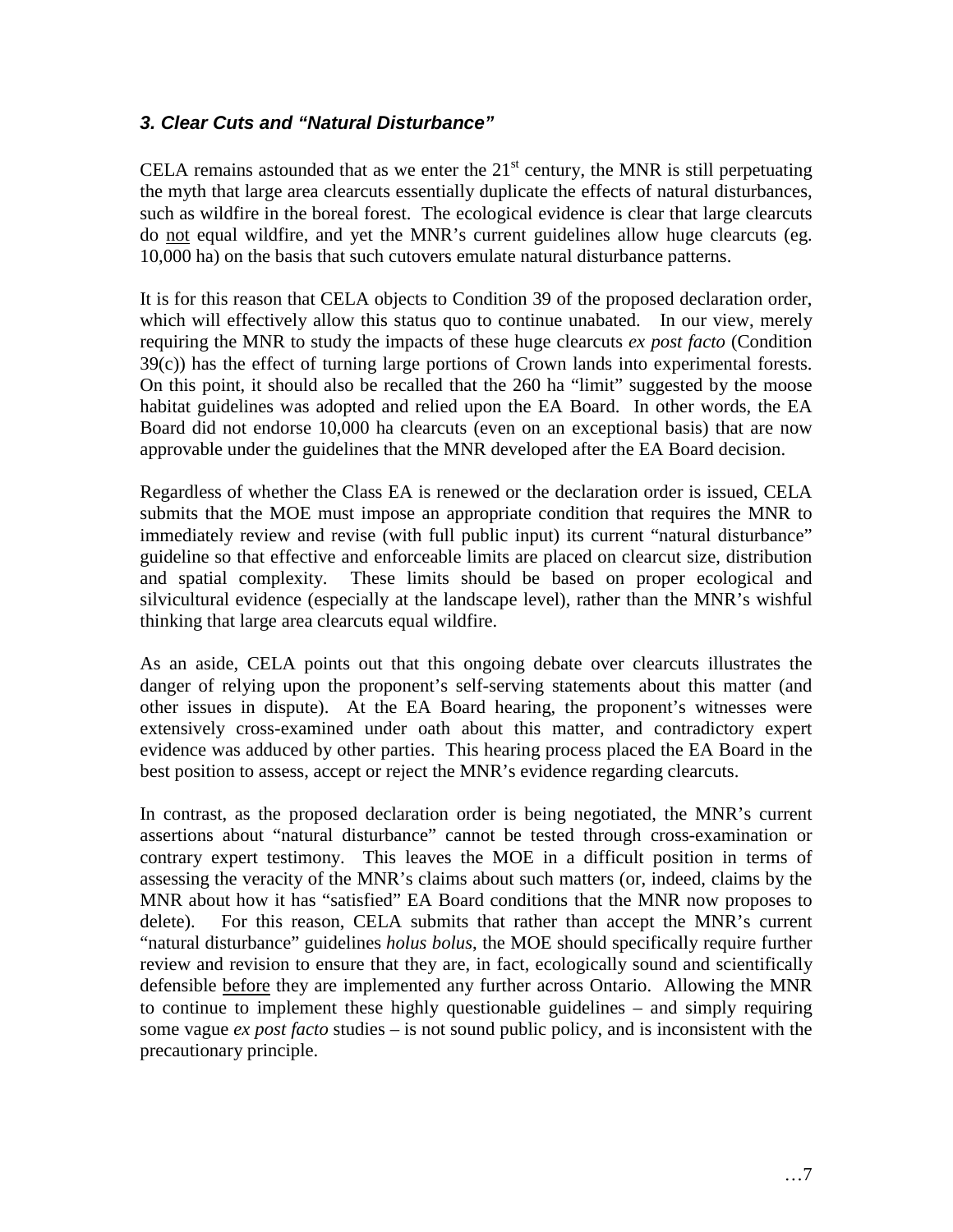## *4. Monitoring, Scientific Research, and Technical/Policy Development*

As an overview comment, CELA notes that many of the key conditions relating to monitoring, scientific research, technical development, and policy development fail to specify any clear deadlines or deliverables.

In particular, we note that such conditions merely require the MNR to continue to "monitor" or "study" important matters such as: silvicultural effectiveness (Condition 29); wildlife populations (Condition 30); effectiveness of forest management guidelines (Condition 31); growth and yield (Condition 42); full tree harvesting/chipping (Condition 43); tending/protection improvement (Condition 44); and data systems/analytical methodologies (Condition 45). In general, these conditions do not impose firm targets for the completion of such work, nor do the conditions even require the MNR to implement or incorporate the results of such work into the forest management planning process.

For example, while Condition 49 requires the MNR to develop an old growth policy by May 18, 2003, the condition leaves it completely to the MNR's discretion as to when (or if) the policy is to be translated into forest management guidelines and implemented in the planning process. Similarly, we note that the MNR is now proposing to delete EA Board Condition 98 on the grounds that it has prepared the Northern Ontario Wetlands Evaluation System required by the condition. This may be true, but it is our understanding that few evaluations are actually being carried out under the new system, and that the results of such evaluations are not being adequately integrated into the forest management planning process.

In addition, CELA notes that the MNR proposes to delete EA Board Condition 106 on the grounds that it has already developed the roadless wilderness policy required by this condition. Again, it is true that a provincial policy has been developed, but it should be pointed out that this policy is largely confined to parks/protected areas established through the Living Legacy Land Use Strategy. In other words, there is little evidence that roadless wilderness values are being adequately identified and protected by forest management planners in relation to Crown lands outside of the parks/protected areas system.

Accordingly, CELA submits that the above-noted conditions must be revised in order to impose clear and enforceable targets, timetables and deadlines, and must require the MNR to ensure that the results of such monitoring, scientific research, and technical/policy development are incorporated forthwith into the forest management planning process. Otherwise, we remain concerned that the MNR will continue to drag its feet and delay (or underfund) these important initiatives.